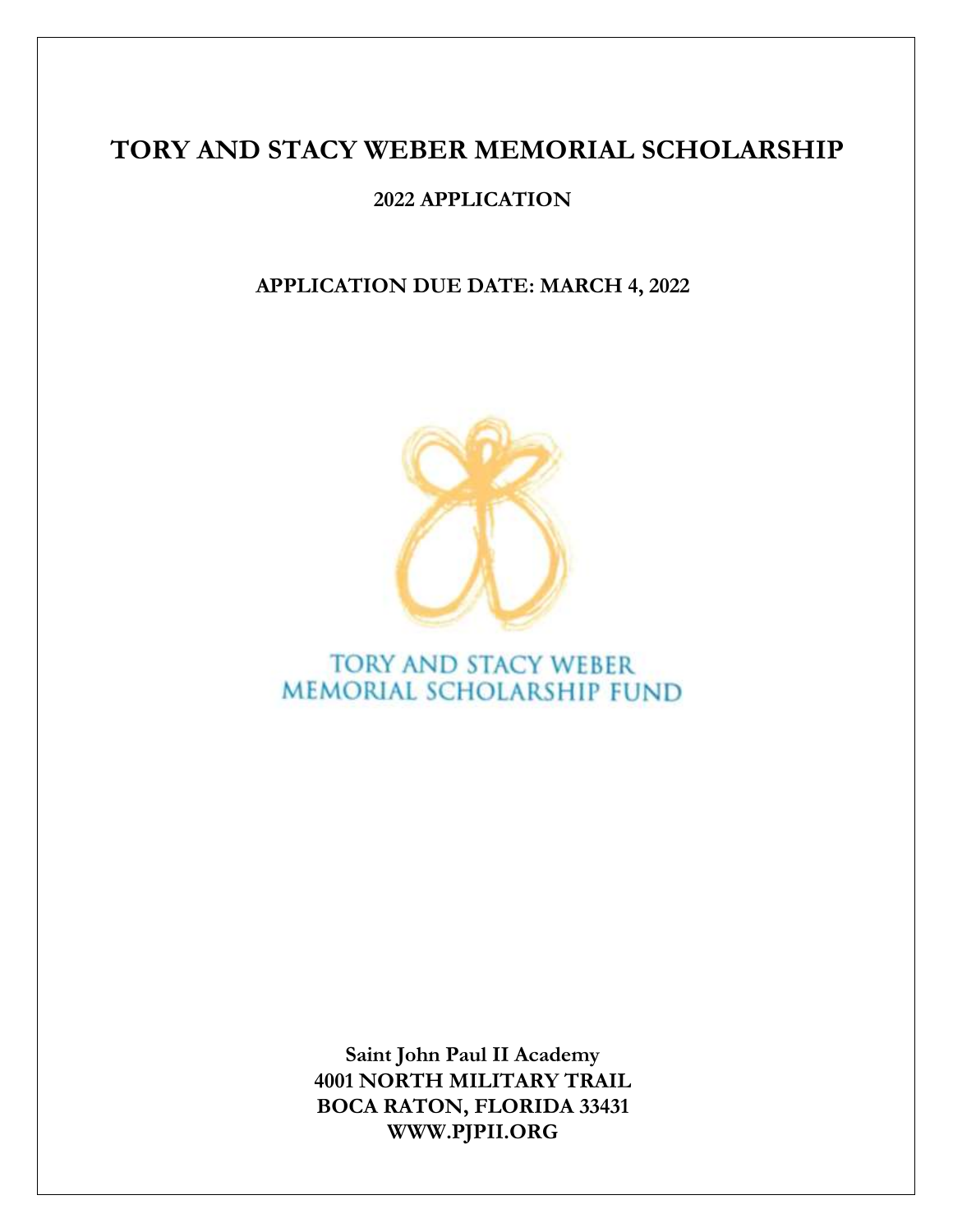**The Tory and Stacy Weber Memorial Scholarship** provide a \$5,000 scholarship to a Saint John Paul II Academy student who demonstrates financial need, has academic achievement, and involved in athletics.

**Who is an eligible applicant for the Tory and Stacy Weber Memorial Scholarship?**

Enrolled at Saint John Paul II Academy A current Junior, rising Senior Has financial need Involved in athletics

#### **What criteria are used in evaluating the Tory and Stacy Weber Memorial Scholarship applications?**

Eligibility is based on achievements in many areas. Students are required to submit an essay describing their future goals and aspirations and how their faith has allowed them to continue to pursue these goals:

1) Financial Need 2) Athletic Involvement 3) Academic Promise 4) Enthusiasm 5) Leadership Qualities

#### **What restrictions are there on the use of the Tory and Stacy Weber Memorial Scholarship?**

Recipients must use the monetary award for their upcoming Senior year tuition at Saint John Paul II Academy.

#### **APPLICATION PROCEDURES**

All information requested on the Tory and Stacy Weber Memorial Scholarship Application Form must be provided. Incomplete applications will not be considered.

**1. The Nominee's Autobiographical Essay:** Each applicant must submit a signed essay, not to exceed one singlespaced pages. The essay will play a significant role in the selection process. Your essay should address the following:

**Christian Values:** Giving, caring, thoughtful, concerned, considerate, and generous with time and talents, joyful.

**Leadership Qualities:** Inspiring or directing others; becoming a role model for your peers. Evidence of leadership qualities can be drawn from personal or academic experiences, including extra-curricular activities.

**Achievements:** Special skills and talents, creative or challenging activities that you have accomplished in your personal or academic life, such as artistic talent, public speaking and scientific or mathematical aptitude.

#### **2. Resume: Required**

- **3. Nomination and References (OPTIONAL):** Up to (2) letters of recommendation may be submitted with application.
- **4. Application Process:** In addition to being reviewed by the scholarship committee, the essays will also be reviewed by the trustees of the Tory and Stacy Weber Memorial Scholarship trust. Personal interviews may be held as well. After this process, the final selection of the recipient will be made.

| Assemble your application packet in the following order and use this as your checklist: |  |  |  |  |
|-----------------------------------------------------------------------------------------|--|--|--|--|
| The Tory and Stacy Weber Memorial Scholarship Application                               |  |  |  |  |
| The Nominee's Autobiographical Essay                                                    |  |  |  |  |
| Resume                                                                                  |  |  |  |  |
| Two (2) additional Letters of Recommendation (OPTIONAL)                                 |  |  |  |  |
| Application Due Date is March 4, 2022 – INCOMPLETE APPLICATIONS WILL NOT BE CONSIDERED  |  |  |  |  |
| <b>Return To:</b>                                                                       |  |  |  |  |
| Saint John Paul II Academy                                                              |  |  |  |  |
| Guidance Department                                                                     |  |  |  |  |
|                                                                                         |  |  |  |  |

4001 N. Military Trail Boca Raton, Florida 33431